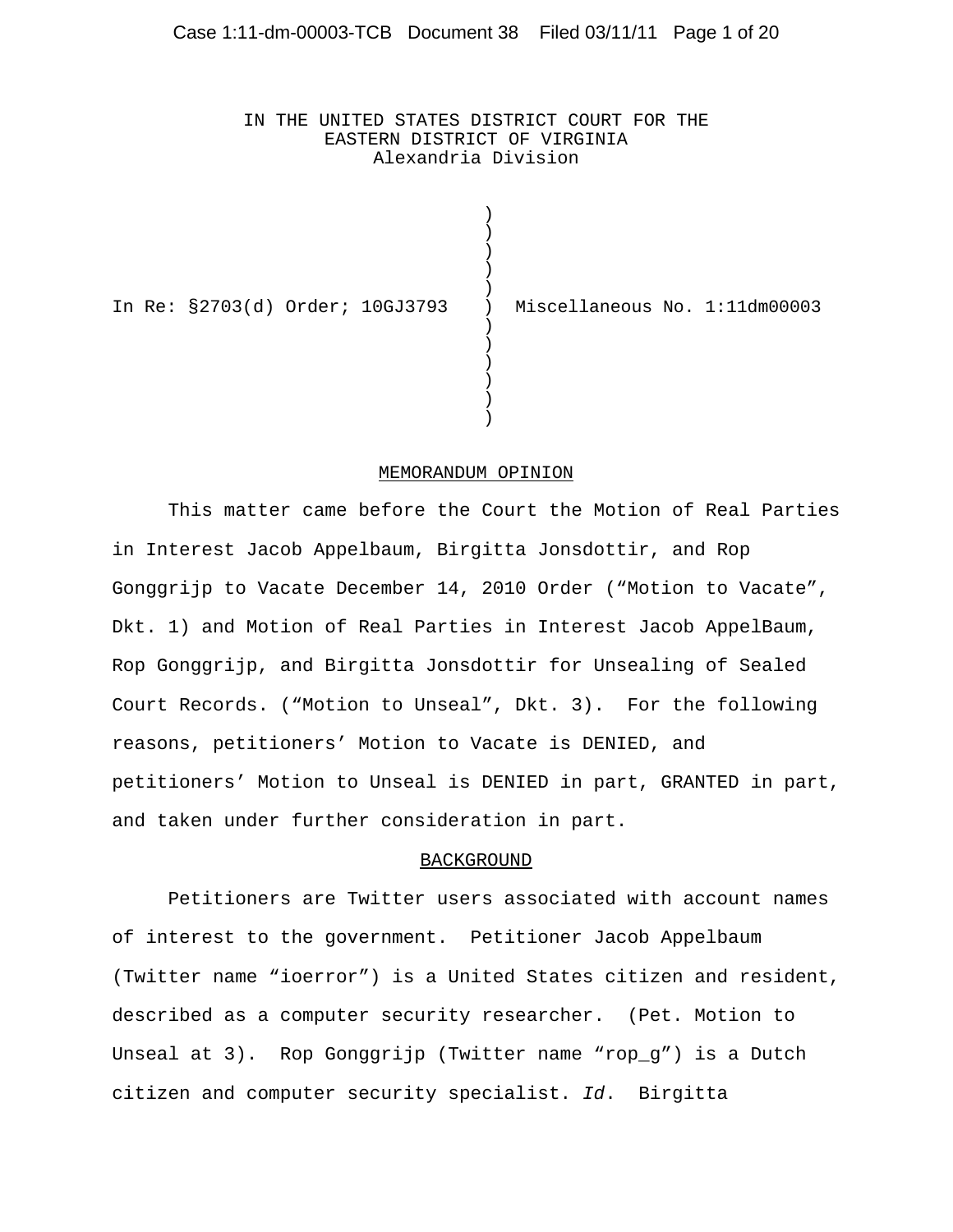# Case 1:11-dm-00003-TCB Document 38 Filed 03/11/11 Page 2 of 20

Jonsdottir (Twitter name "birgittaj") is an Icelandic citizen and resident. She currently serves as a member of the Parliament of Iceland. *Id*.

On December 14, 2010, upon the government's *ex parte* motion, the Court entered a sealed Order ("Twitter Order") pursuant to 18 U.S.C. § 2703(d) of the Stored Communications Act, which governs government access to customer records stored by a service provider. 18 U.S.C. §§ 2701-2711 (2000 & Supp. 2009). The Twitter Order, which was unsealed on January 5, 2010, required Twitter, Inc., a social network service provider, to turn over to the United States subscriber information concerning the following accounts and individuals: Wikileaks, rop\_g, ioerror, birgittaj, Julian Assange, Bradely Manning, Rop Gonggrijp, and Birgitta Jonsdottir. In particular, the Twitter Order demands:

- A. The following customer or subscriber account information for each account registered to or associated with Wikileaks; rop\_g; ioerror; birgittaj; Julian Assange; Bradely Manning; Rop Gongrijp [*sic*.]; Birgitta Jonsdottir for the time period November 1, 2009 to present:
	- 1. subscriber names, user names, screen names, or other identities;
	- 2. mailing addresses, residential addresses, business addresses, e-mail addresses, and other contact information;
	- 3. connection records, or records of session times and durations;
	- 4. length of service (including start date) and types of service utilized;
	- 5. telephone or instrument number or other subscriber number or identity, including any temporarily assigned network address; and
	- 6. means and source of payment for such service (including any credit card or bank account number) and billing records.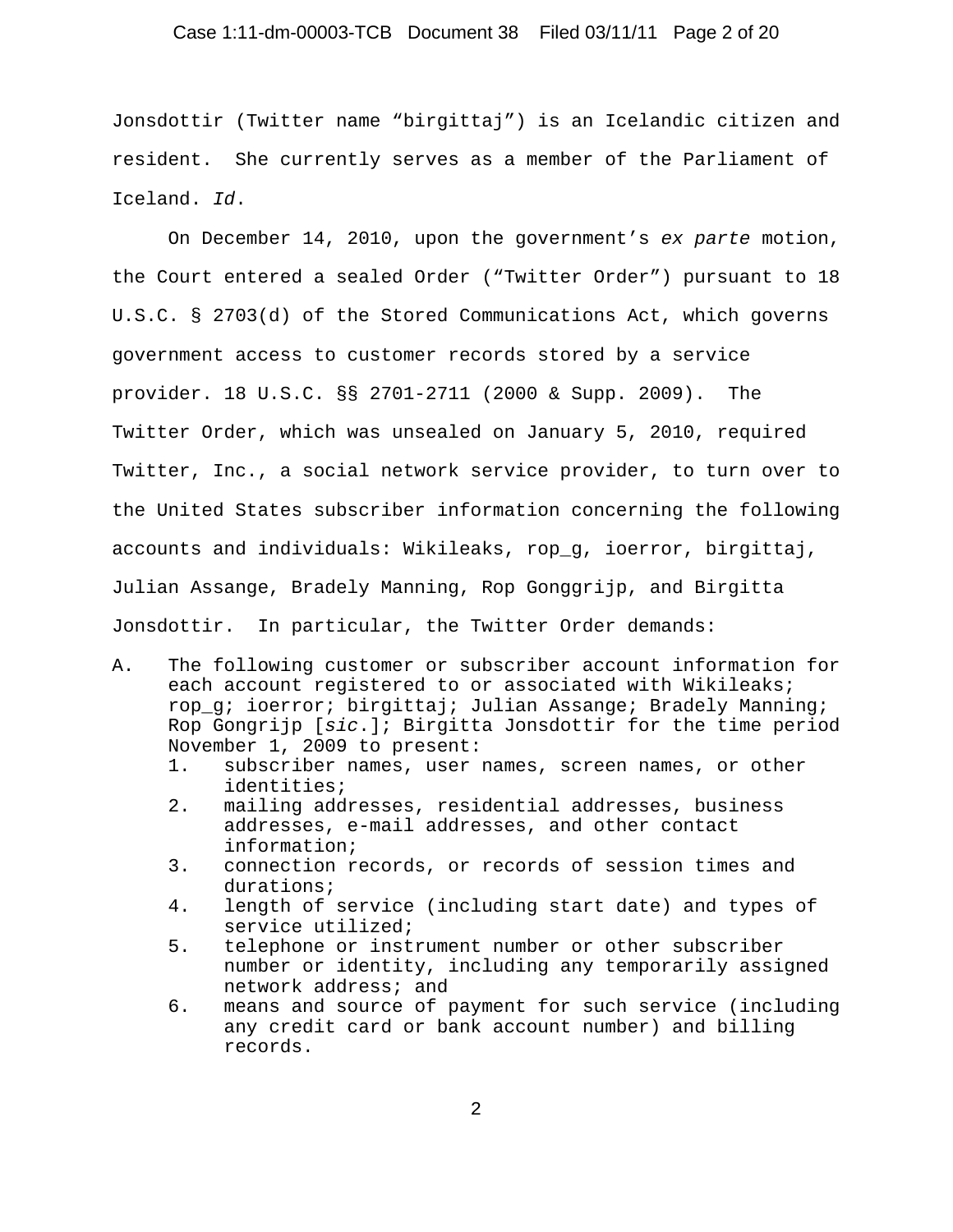- B. All records and other information relating to the account(s) and time period in Part A, including:
	- 1. records of user activity for any connections made to or from the Account, including date, time, length, and method of connections, data transfer volume, user name, and source and destination Internet Protocol address(es);
	- 2. non-content information associated with the contents of any communication or file stored by or for the account(s), such as the source and destination email addresses and IP addresses.
	- 3. correspondence and notes of records related to the account(s).

On January 26, 2011, petitioners filed the instant motions asking the Court to vacate the Twitter Order, and to unseal all orders and supporting documents relating to Twitter and any other service provider. Moreover, petitioners request a public docket for each related order. On February 15, 2011, the Court held a public hearing and took petitioners' motions under consideration. For the following reasons, the Court declines to vacate the Twitter Order, and orders that only documents specified below shall be unsealed.

#### ANALYSIS

#### **I. Motion to Vacate**

Petitioners request that the Twitter Order be vacated. The parties have raised the following issues in their briefs: (1) whether petitioners have standing under the Stored Communications Act ("SCA") to bring a motion to vacate, (2) whether the Twitter Order was properly issued under 18 U.S.C. §2703, (3) whether the Twitter Order violates petitioners' First Amendment rights, (3)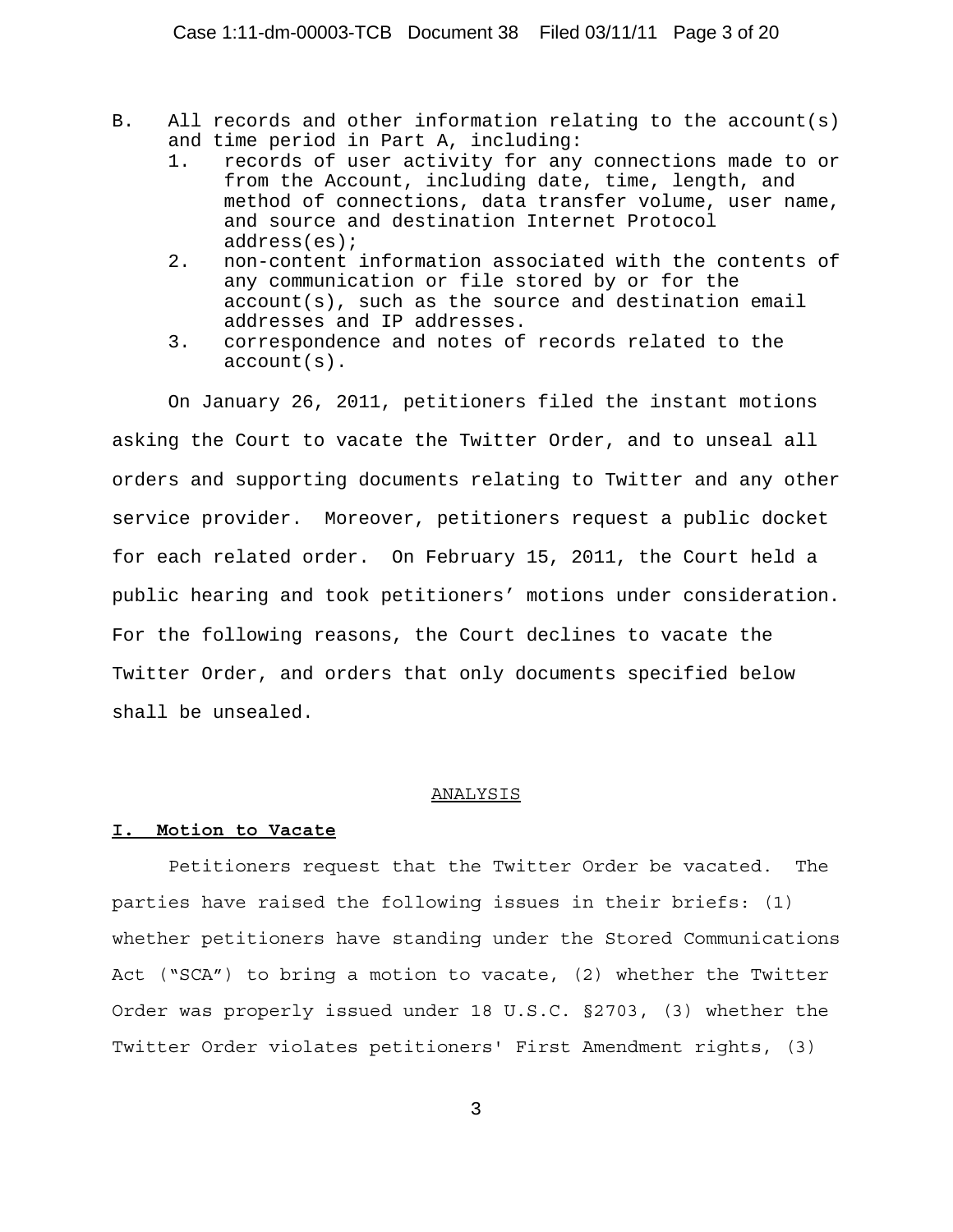# Case 1:11-dm-00003-TCB Document 38 Filed 03/11/11 Page 4 of 20

whether the Twitter Order violates petitioners' Fourth Amendment rights, and (4) whether the Twitter Order should be vacated as to Ms. Jonsdottir for reasons of international comity.

#### **(1) Petitioners' Standing Under 18 U.S.C. §2704(b)**

Pursuant to  $\S 2704(b)(1)(A)$ , a customer may challenge a **§**2703(d) order only upon an affidavit "stating that the applicant is a customer or subscriber to the service from which the *contents* of electronic communications maintained for him have been sought." (emphasis supplied). The Court holds that targets of court orders for non-content or records information may not bring a challenge under 18 U.S.C. §2704, and therefore, petitioners lack standing to bring a motion to vacate the Twitter Order.

The SCA provides greater protection to the "contents of electronic communications", sought pursuant to §2703(a) and  $\S2703(b)$ , than to their "records" ( $\S2703(c)$ ). The statutory definition of "contents" is "any information concerning the substance, purport, or meaning of that communication." 18 U.S.C.  $\S2711(1)$ ; 18 U.S.C.  $\S2510(8)(2002)$ . Targets of content disclosures are authorized to bring a customer challenge under §2704. Conversely, **§**2703(c)(1) describes "records" as "a record or other information pertaining to a subscriber to or customer of such service (not the contents of communication)." According to §2703(c)(2), records include:

- (A) name;
- (B) address;
- (C) local and long distance telephone connection records, or records of session times and durations;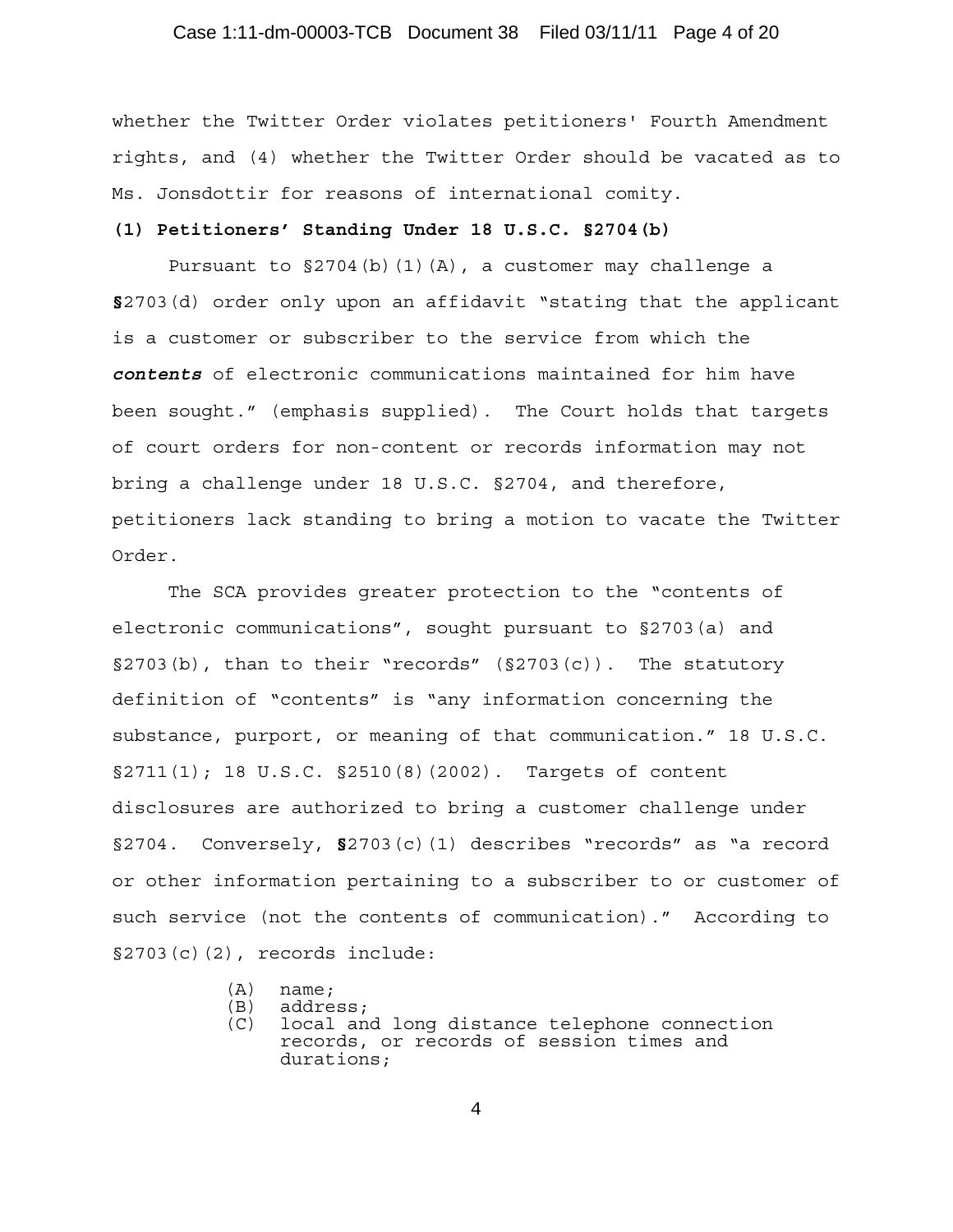- (D) length of service (including start date) and types of service utilized;
- (E) telephone or instrument number or other subscriber number or identity, including any temporarily assigned network address; and
- (F) means and source of payment for such service (including any credit card or bank account number), of a subscriber to or customer of such service when the governmental entity uses...*any means available under paragraph* (1) (emphasis supplied).

 The Twitter Order does not demand the contents of any communication, and thus constitutes only a request for records under §2703(c). Even though the Twitter Order seeks information additional to the specific records listed in §2703(c)-- data transfer volume, source and destination Internet Protocol addresses, and [Twitter's] correspondence and notes of records related to the accounts –- these, too, are non-content "records" under  $\S 2703(c)(1)$ . Therefore, as the targets of mere records disclosure, petitioners may not bring a customer challenge under §2704.

Petitioners, unable to overcome the language of §2704, assert in reply that they have standing based on general due process, but cite no authority on point. Moreover, §2704 seems to recognize that only targets of content disclosures would have a viable constitutional challenge to the compelled disclosure of private communications. Customers who voluntarily provide noncontent records to an internet service provider would not enjoy the same level of protection.

**(2) Proper Issuance of the Twitter Order**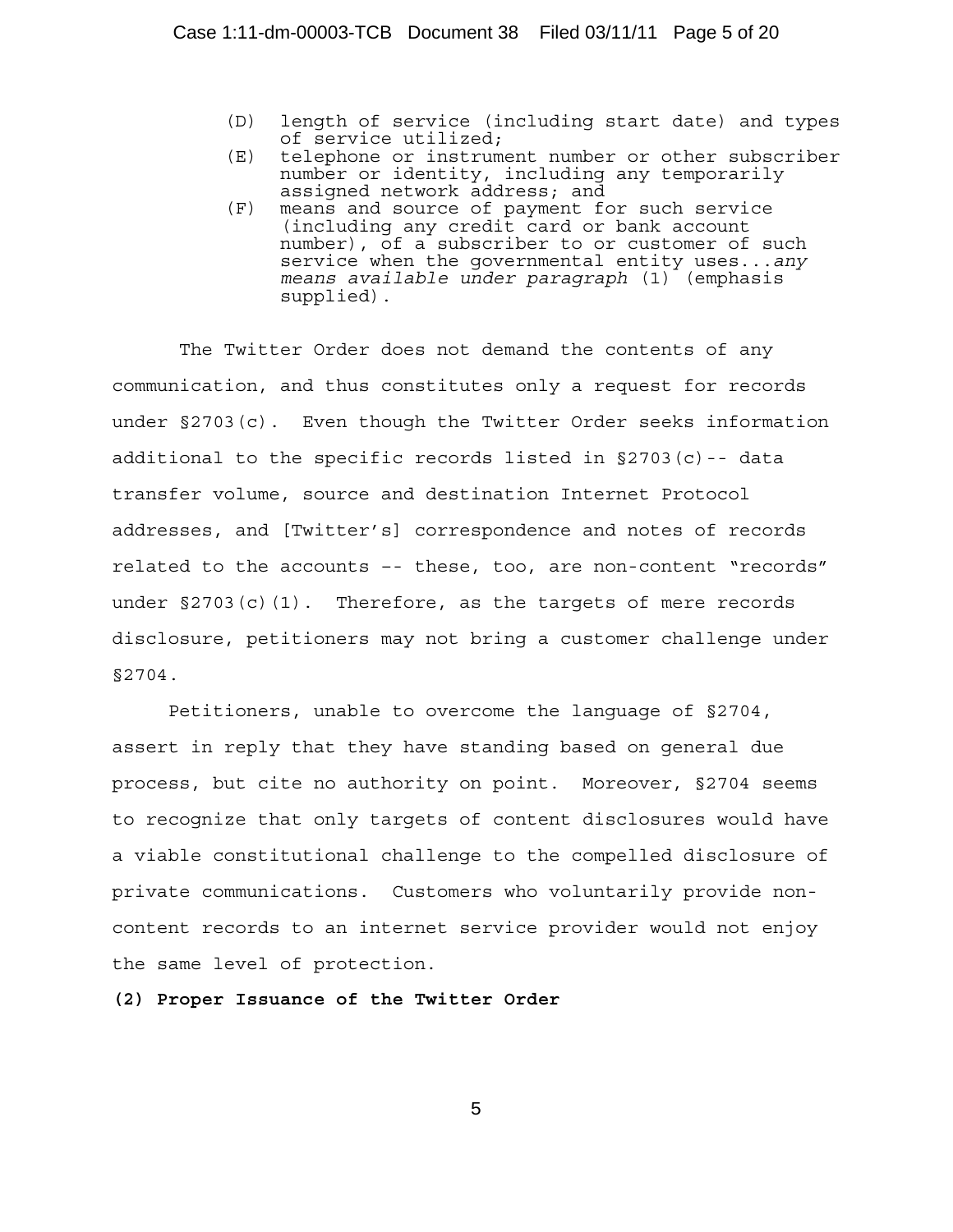Notwithstanding petitioners' lack of standing to bring their motion to vacate, the Court finds that the substance of their motion is equally unavailing.

The Twitter Order came before the Court upon the government's motion and supporting application for an order pursuant to 18 U.S.C. **§**2703(d). Section 2703(d) provides in pertinent part:

"(d) Requirements for court order.--A court order for disclosure under subsection (b) or (c) may be issued by any court that is a court of competent jurisdiction and shall issue only if the governmental entity offers specific and articulable facts showing that there are reasonable grounds to believe that the contents of a wire or electronic communication, or the records or other information sought, are *relevant and material* to an ongoing criminal investigation." (emphasis supplied).

On December 14, 2010, the Court found that the application satisfied **§**2703(d) and entered the Twitter Order. Petitioners now ask the Court to reconsider the sufficiency of the underlying application pursuant to **§**2704(b)(1)(B), which authorizes customers to move to vacate an order upon a showing "that there has not been substantial compliance" with **§**2703(d). Because the application remains sealed, petitioners face the difficulty of challenging a document they have not seen. Nevertheless, petitioners speculate that regardless of the application's factual support, it could not have justified the scope of the Twitter Order. That is, petitioners contend that because their publically posted "tweets" pertained mostly to non-Wikileaks topics, the Twitter Order necessarily demands data that has no connection to Wikileaks and cannot be "relevant or material" to any ongoing investigation as **§**2703(d) requires. Notwithstanding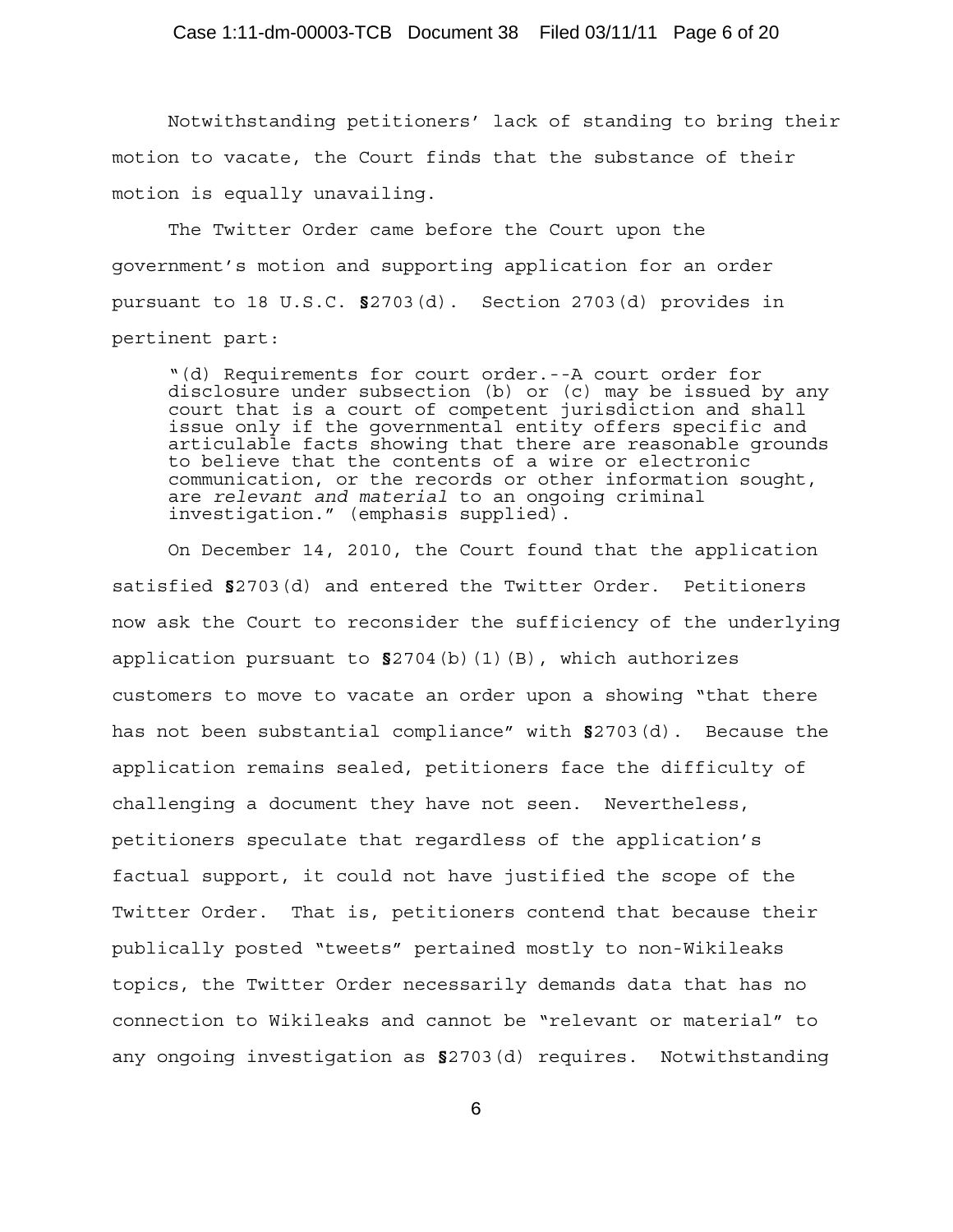# Case 1:11-dm-00003-TCB Document 38 Filed 03/11/11 Page 7 of 20

petitioners' questions, the Court remains convinced that the application stated "specific and articulable" facts sufficient to issue the Twitter Order under **§**2703(d). The disclosures sought are "relevant and material" to a legitimate law enforcement inquiry. Also, the scope of the Twitter Order is appropriate even if it compels disclosure of some unhelpful information. Indeed, **§**2703(d) is routinely used to compel disclosure of records, only some of which are later determined to be essential to the government's case. Thus, the Twitter Order was properly issued pursuant to **§**2703(d).

As an alternative, petitioners propose that, even if the government has stated facts sufficient to meet the §2703(d) "relevant and material" standard, the Court should use its discretion to require the government to meet the probable cause standard required for a search warrant. *See In re Application of the United States for an Order Directing a Provider of Elec. Commc'n Serv. to Disclose Records to Gov't*, 620 F.3d 304, 315-17 (3d Cir. 2010). The Court declines to deviate from the standard expressly provided in §2703(d). At an early stage, the requirement of a higher probable cause standard for non-content information voluntarily released to a third party would needlessly hamper an investigation. *See In re Subpoena Duces Tecum*, 228 F.3d 341, 348-39 (4th Cir. 2000). Therefore, the Court finds that the Twitter Order was properly issued.

**(3) First Amendment Claim**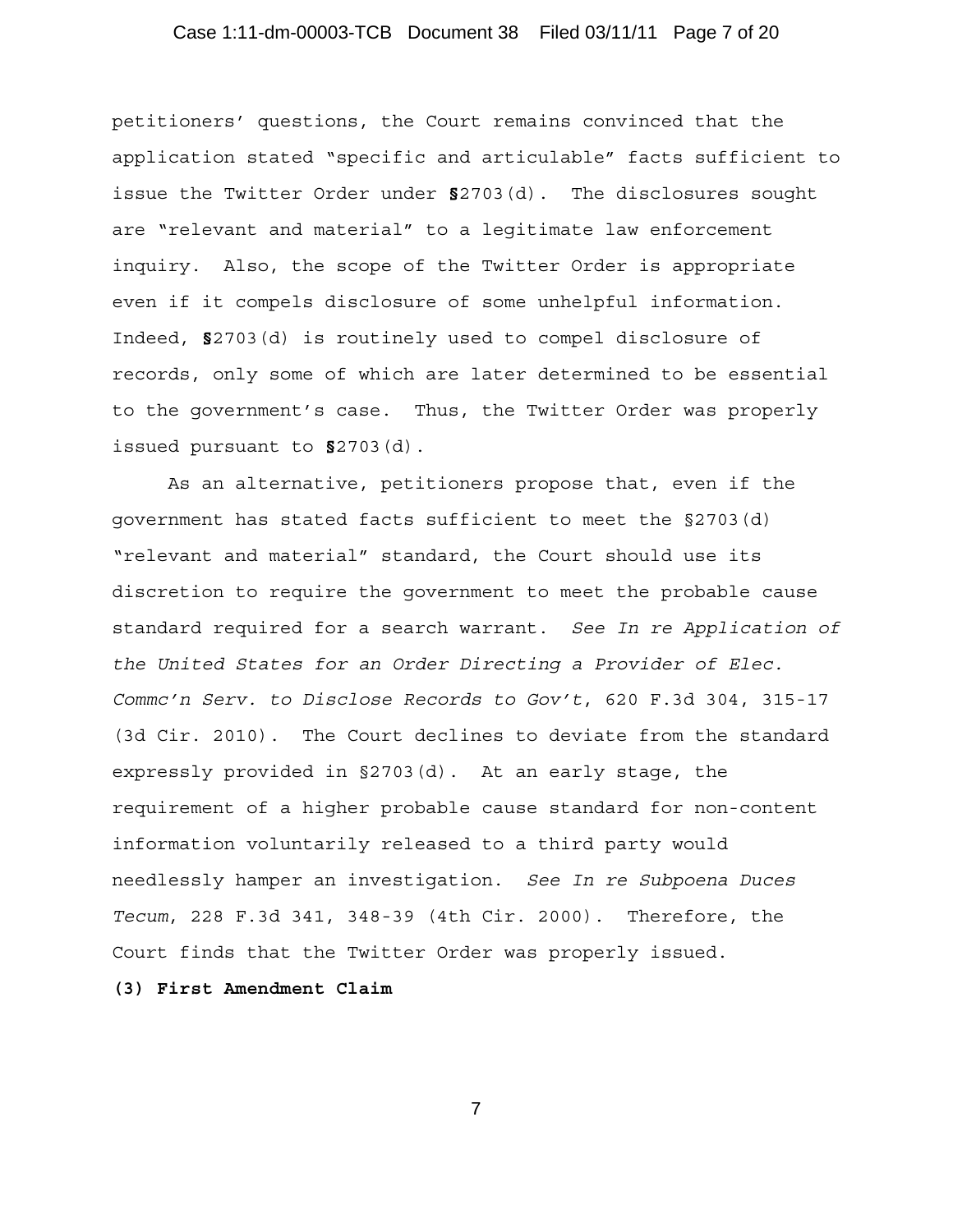# Case 1:11-dm-00003-TCB Document 38 Filed 03/11/11 Page 8 of 20

Petitioners claim the Twitter Order allows the government to create a "map of association" that will have a chilling effect on their First Amendment rights. $1$ 

The First Amendment guarantees freedom of speech and assembly. $^{2}$  Recognizing the "close nexus between freedoms of speech and assembly", the Supreme Court has established an implicit First Amendment right to freely associate. *N.A.A.C.P. v. Alabama ex rel. Patterson*, 357 U.S. 449,460 (1958). The freedom of association may be hampered by compelled disclosure of a political or religious organization's membership. *Id*. at 462 (preventing compelled disclosure of NAACP membership list). However, the freedom of association does not shield members from cooperating with legitimate government investigations. *United States v. Mayer,* 503 F.3d 740, 748 (9th Cir. 2007). Other First Amendment interests also yield to the investigatory process. *Brazenburg v. Hayes*, 408 U.S. 665, 682, 691 (1972)(freedom of the

 $1$ Though they assert First and Fourth Amendment claims, petitioners cite no authority as to the applicability of the United States Constitution to non-citizens residing and acting outside of the U.S. *See United States v. Verdugo-Urquidez*, 494 U.S. 259, 265 (1990)(Fourth Amendment inapplicable where American authorities searched the home of a Mexican citizen and resident, who had no voluntary attachment to the United States; *Wang v. Reno*, 81 F.3d 808,817-18 (9th Cir. 1996)(alien entitled to 5th Amendment due process rights only after government created "special relationship with alien" by paroling him from China to U.S. to testify at drug trial). The Court has serious doubts as to whether Ms. Jonsdottir and Mr. Gonggrijp enjoy rights under the U.S. Constitution.

<sup>&</sup>lt;sup>2</sup> Congress shall make no law respecting an establishment of religion, or prohibiting the free exercise thereof; or abridging the freedom of speech, or of the press; or the right of the people peaceably to assemble, and to petition the Government for a redress of grievances." U.S. CONST. amend. I.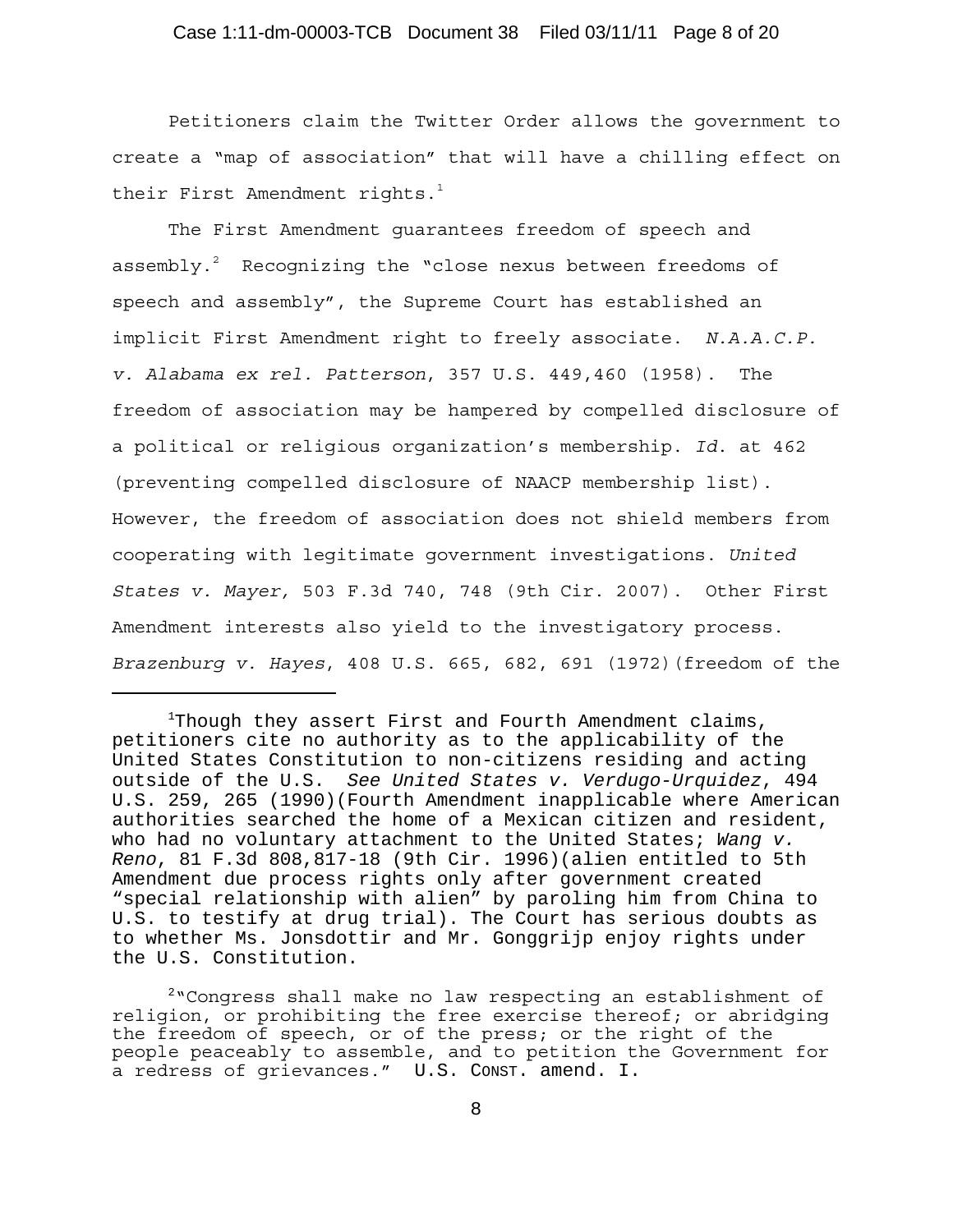# Case 1:11-dm-00003-TCB Document 38 Filed 03/11/11 Page 9 of 20

press); *University of Pennsylvania v. E.E.O.C.*, 493 U.S. 182, 197-98 (1990)(academic freedom). In the context of a criminal investigation, a district court must "balance the possible constitutional infringement and the government's need for documents...on a case-by-case basis and without putting any special burden on the government", and must also prevent abuse. *In re Grand Jury 87-3 Subpoena Duces Tecum*, 955 F.2d 229,234 (4th Cir. 1992).<sup>3</sup> Accordingly, a subpoena should be quashed where the underlying investigation was instituted or conducted in bad faith, maliciously, or with intent to harass. *Id.4*

The Court finds no cognizable First Amendment violation here. Petitioners, who have already made their Twitter posts and associations publicly available, fail to explain how the Twitter Order has a chilling effect. The Twitter Order does not seek to control or direct the content of petitioners' speech or association. Rather, it is a routine compelled disclosure of non-content information which petitioners voluntarily provided to Twitter pursuant to Twitter's Privacy Policy. Additionally, the

<sup>3</sup>Other circuits have adopted a "substantial relationship" test, whereby the government must show its subpoena serves a compelling interest that outweighs any alleged chilling effect. But even courts that have adopted the test regularly refuse to quash subpoenas on First Amendment grounds. *See In re Grand Jury Proceedings,* 776 F.2d 1099,1103 (2d Cir. 1985)(requiring cooperation with pre-indictment proceedings)*; In re Grand Jury Subpoenas Duces Tecum*, 78 F.3d 1307, 1312-13(8th Cir. 1996)(same); *In re Grand Jury Proceedings*, 842 F.2d 1229,1236-37 (11th Cir. 1988)(same).

<sup>4</sup>Most cases dealing with First Amendment challenges in the pre-indictment phase involve subpoenas, not §2703(d) court orders. However, §2703(d) orders resemble subpoenas because they also compel disclosure of documents.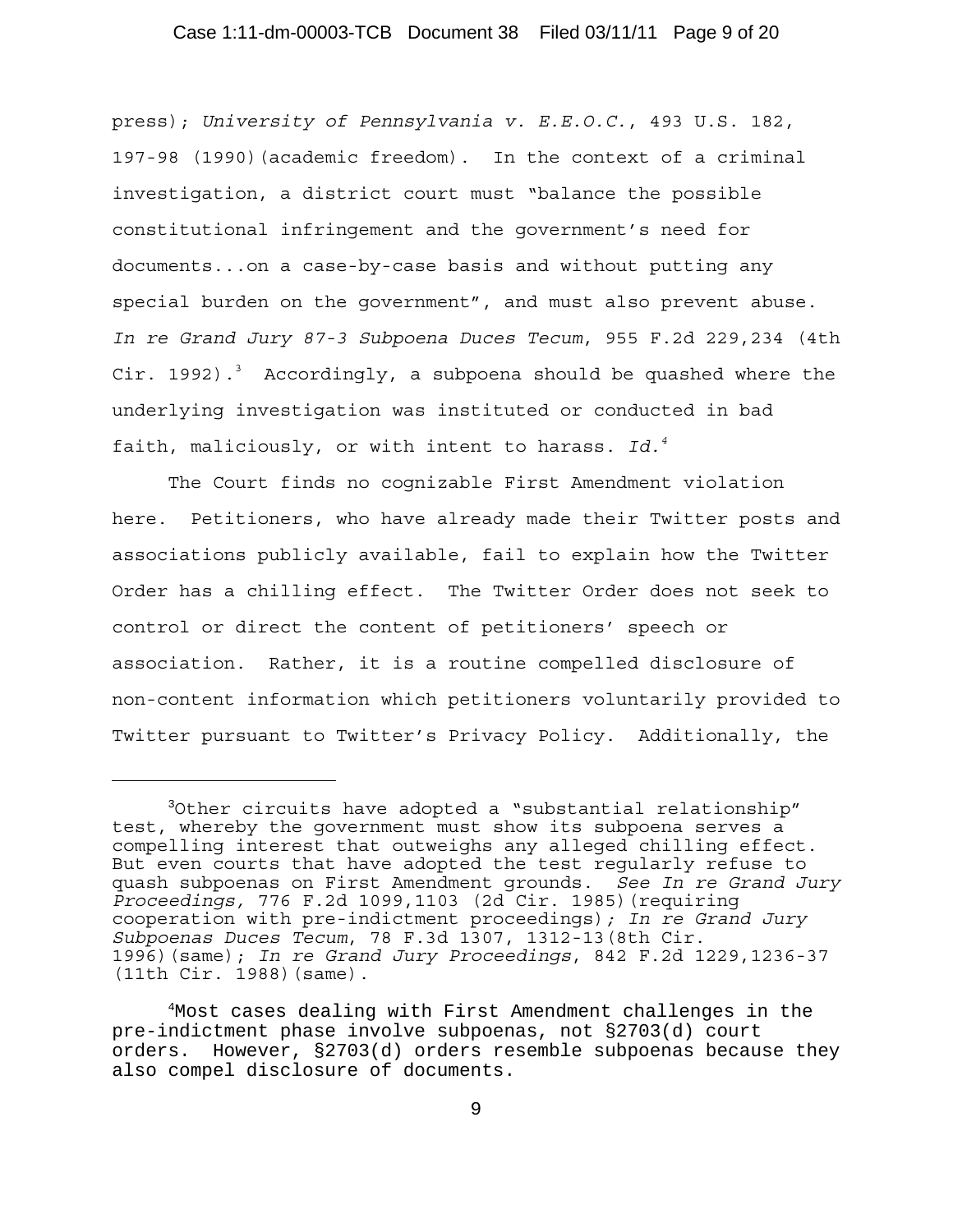# Case 1:11-dm-00003-TCB Document 38 Filed 03/11/11 Page 10 of 20

Court's §2703(d) analysis assured that the Twitter Order is reasonable in scope, and the government has a legitimate interest in the disclosures sought. *See In re Grand Jury 87-3 Subpoena Duces Tecum*, 955 F.2d at 234. Furthermore, there is no indication of bad faith by the government. *Id*. Thus, petitioners' First Amendment challenge to the Twitter Order fails.

#### **(4) Fourth Amendment Claim**

Petitioners argue that the Twitter Order should be vacated because it amounts to a warrantless search in violation of the Fourth Amendment. In particular, petitioners challenge the instruction that Twitter, Inc. produce the internet protocol addresses ("IP addresses") for petitioners' Twitter accounts for specified dates and times. Petitioners assert a Fourth Amendment privacy interest in their IP address information, which they insist are "intensely revealing" as to location, including the interior of a home and movements within.

The Fourth Amendment provides that "the right of the people to be secure in their persons, houses, papers, and effects against unreasonable searches and seizures, shall not be violated and no warrants shall issue, but upon probable cause..." U.S. CONST. amend. IV. Not all investigatory techniques by the government implicate the Fourth Amendment. A government action constitutes a "search" only if it infringes on an expectation of privacy that society considers reasonable. *United States v. Jacobsen*, 466 U.S. 109,113 (1984). Thus, the government must obtain a warrant before inspecting places where the public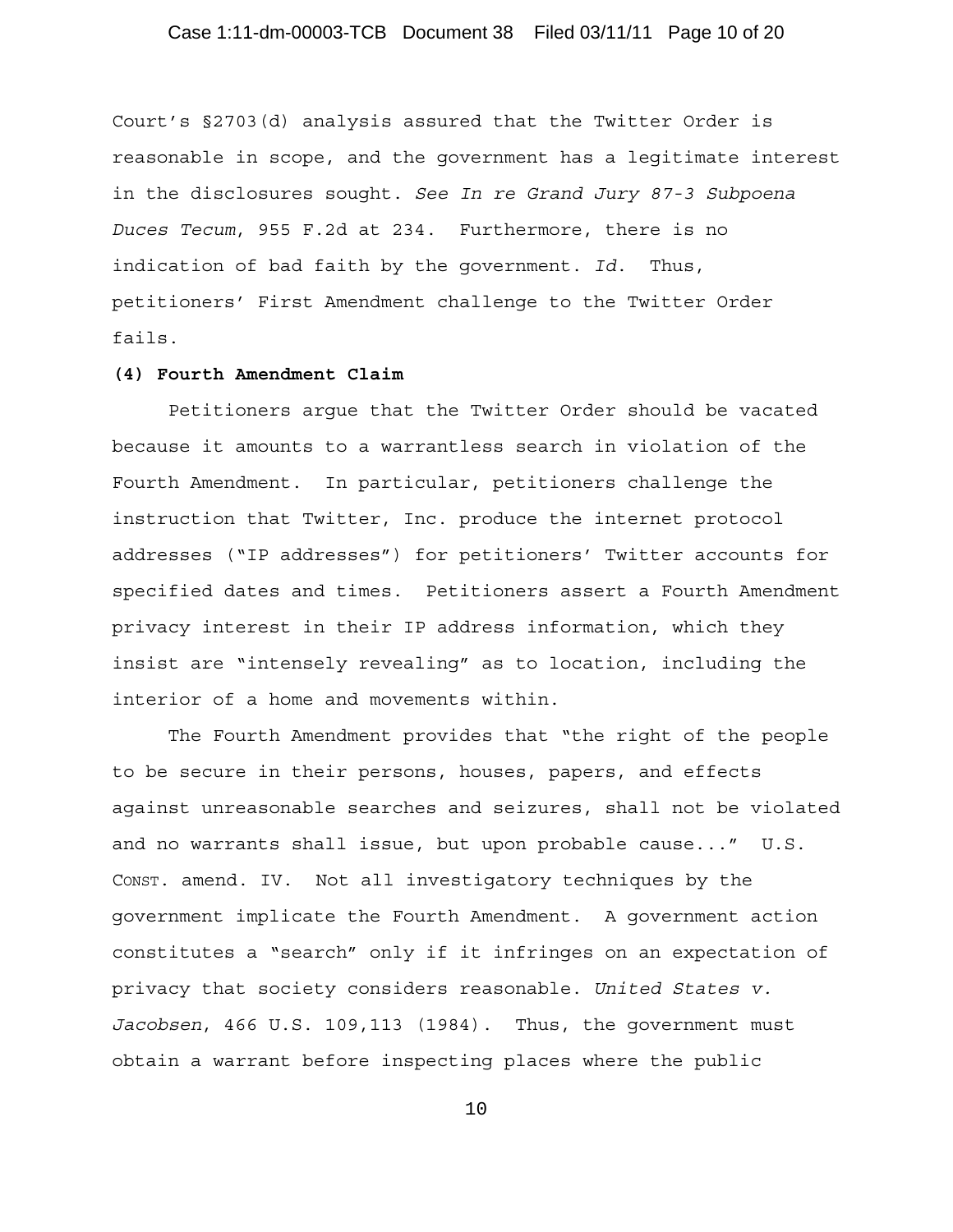# Case 1:11-dm-00003-TCB Document 38 Filed 03/11/11 Page 11 of 20

traditionally expects privacy, like the inside of a home or the contents of a letter. *United States v. Karo,* 468 U.S. 705, 714 (1984)(warrant required to use electronic location-monitoring device in a private home); *Kyllo v. United States*, 533 U.S. 27, 34 (2001)(warrant required to use publically unavailable, senseenhancing technology to gather information about the interior of a home); *Jacobsen*, 466 U.S. at 114 (warrant required to inspect the contents of sealed letters and packages); *See also United States v. Warshak*, 2010 WL 5071766 at 13-14 (6th Cir. 2010)(extending Fourth Amendment protection to the contents of certain email communications).

On the other hand, the Fourth Amendment privacy expectation does not extend to information voluntarily conveyed to third parties. For example, a warrantless search of bank customers' deposit information does not violate the Fourth Amendment, because there can be no reasonable expectation of privacy in information voluntarily conveyed to bank employees. *United States v. Miller*, 425 U.S. 435, 442 (1976). Similarly, the Fourth Amendment permits the government to warrantlessly install a pen register to record numbers dialed from a telephone because a person voluntarily conveys the numbers without a legitimate expectation of privacy. *Smith v. Maryland*, 442 U.S. 735 (1979).

With these principles in mind, the Fourth Circuit has held that no legitimate expectation of privacy exists in subscriber information voluntarily conveyed to phone and internet companies. *United States v. Bynum*, 604 F.3d 161, 164 (4th Cir. 2010)(citing *Smith v. Maryland*, 442 U.S. at 744). In *Bynum*, the defendant,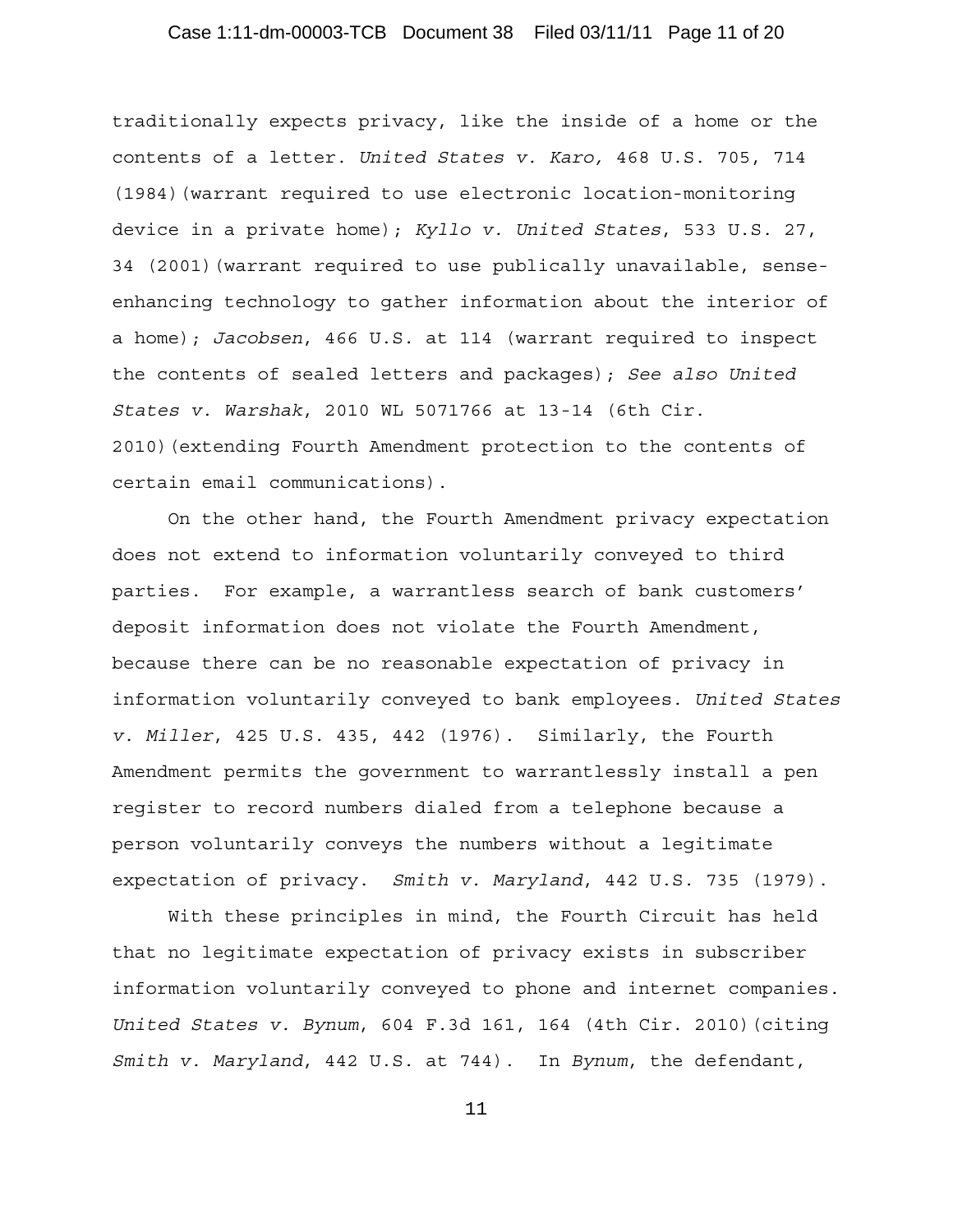# Case 1:11-dm-00003-TCB Document 38 Filed 03/11/11 Page 12 of 20

who was convicted of child pornography charges, challenged the constitutionality of administrative subpoenas the government used to collect information from his internet and phone companies, including his name, email address, phone number, and physical address. *Id*. Holding that the subpoenas did not violate the Fourth Amendment, the *Bynum* Court reasoned that the defendant had no expectation of privacy in information he voluntarily conveyed, and that in doing so, he assumed the risk that the companies would turn it over to authorities. *Id*. Moreover, "every federal court to address this issue has held that subscriber information provided to an internet provider is not protected by the Fourth Amendment." *Id*. at 164. Accordingly, several circuits have declined to recognize a Fourth Amendment privacy interest in IP addresses.5 *United States v. Christie*, 624 F.3d 558,574 (3d Cir. 2010)("no reasonable expectation of privacy exists in an IP address, because that information is also conveyed to and, indeed, from third parties, including ISPs"); *United States v. Forrester*, 512 F.3d 500,510 (9th Cir. 2008); *United States v. Perrine*, 518 F.3d 1196, 1204-05 (10th Cir. 2008); *see also Bynum*

<sup>&</sup>lt;sup>5</sup> Petitioners highlight the Supreme Court's admonition that courts should avoid unnecessary rulings on how the Fourth Amendment applies to new technologies. *City of Ontario v. Quon*, 130 S. Ct. 2619, 2629, 177 L. Ed. 2d 216 (2010). There, in a case involving employer-provided electronic communication devices, the Court said "the judiciary risks error by elaborating too fully on the Fourth Amendment implications of emerging technology before its role in society has become clear". Here several courts have encountered IP address issues. This is not "emerging technology" worthy of constitutional avoidance.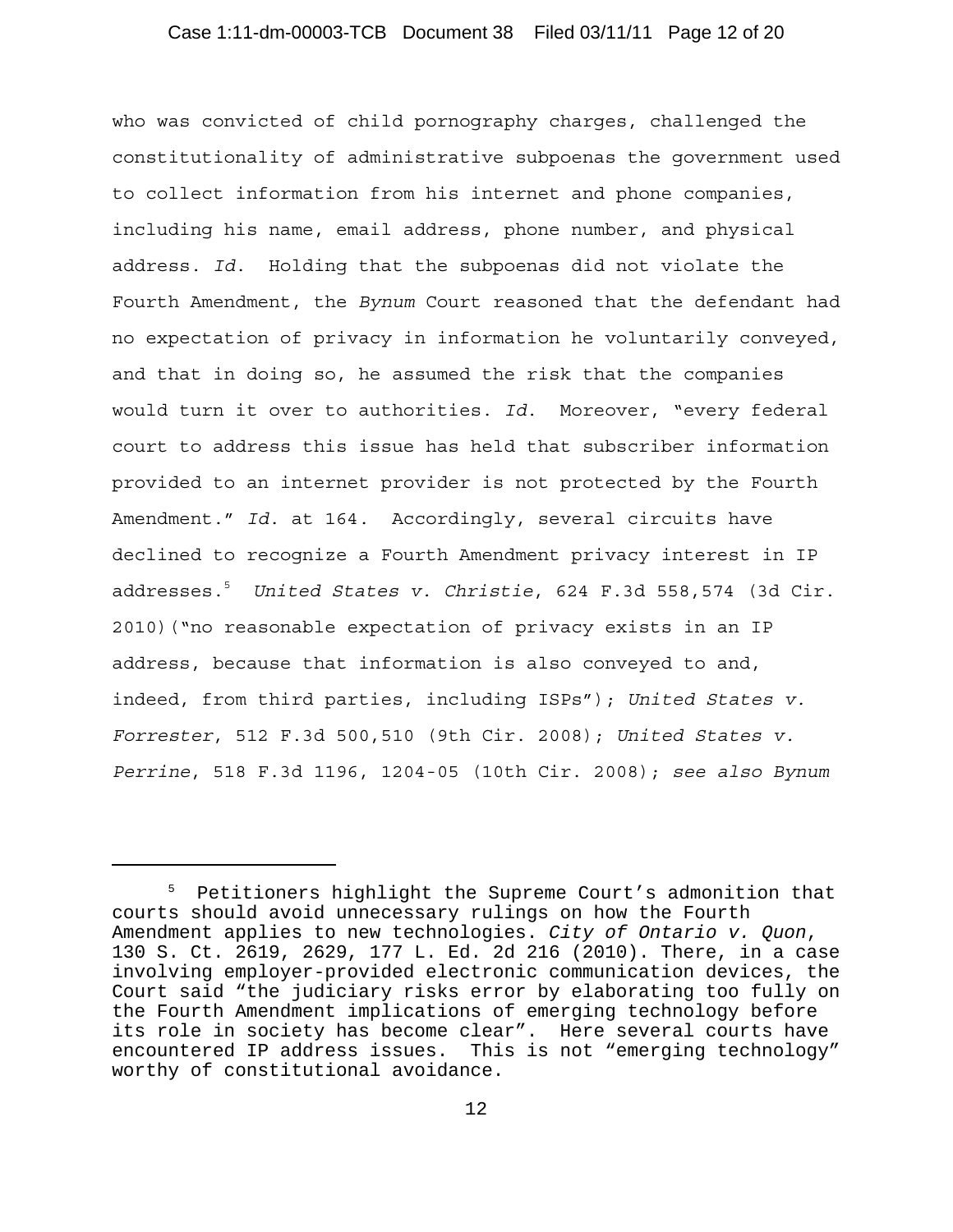604 F.3d at 164 n.2 (stating that defendant's IP address amounts to numbers that he "never possessed").

Here, petitioners have no Fourth Amendment privacy interest in their IP addresses. The Court rejects petitioners' characterization that IP addresses and location information, paired with inferences, are "intensely revealing" about the interior of their homes. The Court is aware of no authority finding that an IP address shows location with precision, let alone provides insight into a home's interior or a user's movements. Thus the *Kyllo* and *Karo* doctrines are inapposite. Rather, like a phone number, an IP address is a unique identifier, assigned through a service provider. *Christie*, 624 F.3d at 563; *Smith v. Maryland*, 442 U.S. at 744. Each IP address corresponds to an internet user's individual computer. *Christie*, 624 F.3d at 563. When a user visits a website, the site administrator can view the IP address. *Id*. Similarly, petitioners in this case voluntarily conveyed their IP addresses to the Twitter website, thus exposing the information to a third party administrator, and thereby relinquishing any reasonable expectation of privacy.

In an attempt to distinguish the reasoning of *Smith v. Maryland* and *Bynum,* petitioners contend that Twitter users do not directly, visibly, or knowingly convey their IP addresses to the website, and thus maintain a legitimate privacy interest. This is inaccurate. Before creating a Twitter account, readers are notified that IP addresses are among the kinds of "Log Data" that Twitter collects, transfers, and manipulates. *See Warshak*, 2010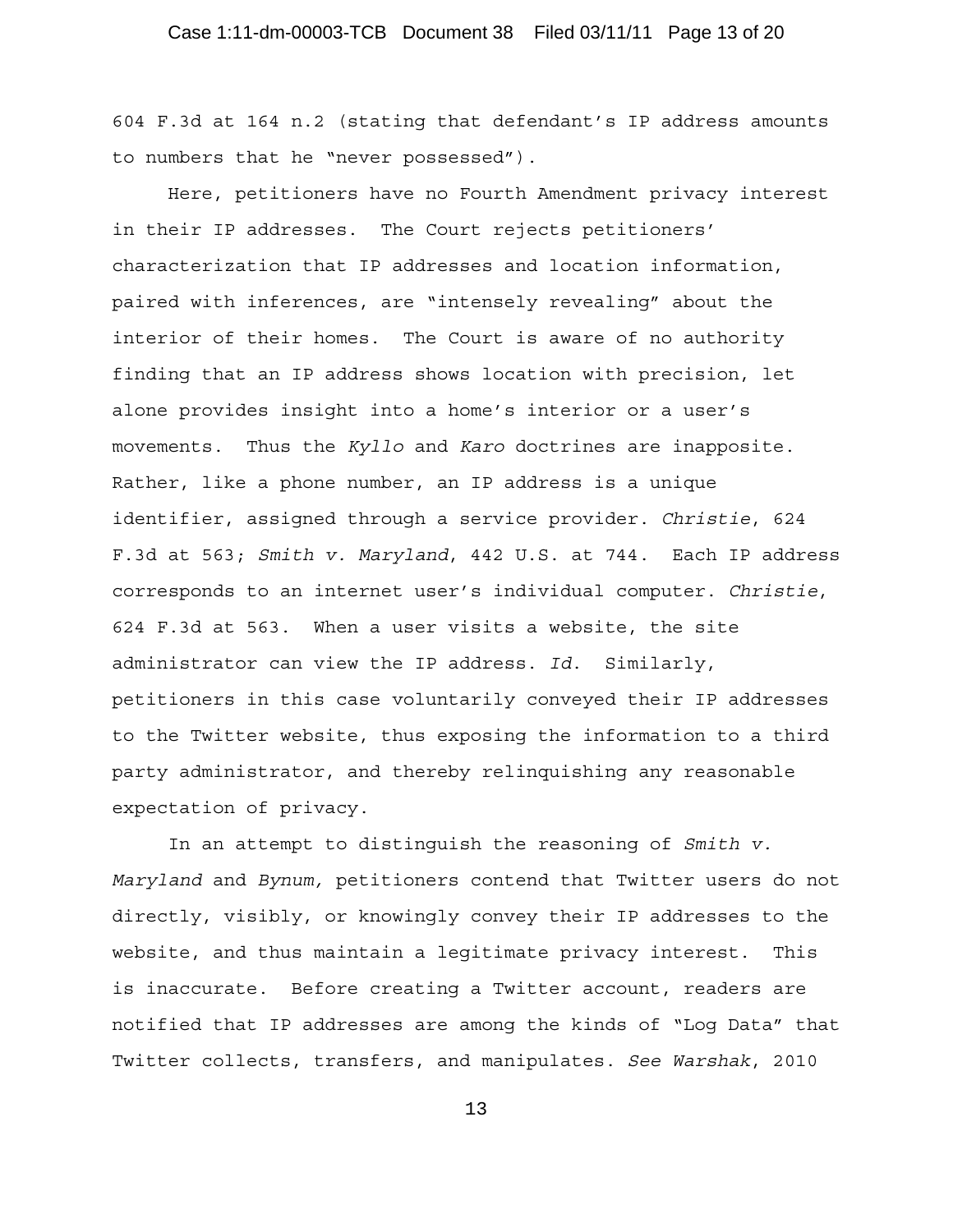WL 5071766 at \*13 (recognizing that internet service provider's notice of intent to monitor subscribers' emails diminishes expectation of privacy). Thus, because petitioners voluntarily conveyed their IP addresses to Twitter as a condition of use, they have no legitimate Fourth Amendment privacy interest. *Smith,* 422 U.S. at 744*; Bynum*, 604 F.3d at 164.6

#### **(5) International Comity**

Petitioners argue the Twitter Order should be vacated as to Ms. Jonsdottir, a member of the Icelandic Parliament.<sup>7</sup> Petitioners warn of a threat to international comity, which is defined as "the recognition which one nation allows within its territory to the legislative, executive or judicial acts of another nation, having due regard both to international duty and convenience, and to the rights of its own citizens or of other persons who are under the protection of its laws." *In re French v. Liebmann*, 440 F.3d 145,152 (4th Cir. 2006)(*citing Hilton v. Guyot*, 159 U.S. 113, 164 (1895).

<sup>6</sup> At the hearing, petitioners suggested that they did not read or understand Twitter's Privacy Policy, such that any conveyance of IP addresses to Twitter was involuntary. This is unpersuasive. Internet users are bound by the terms of clickthough agreements made online. *A.V. ex rel. Vanderhye v. iParadigms, LLC*, 544 F.Supp.2d 473,480 (E.D. Va. 2008)(finding a valid "clickwrap" contract where users clicked "I Agree" to acknowledge their acceptance of the terms)(*aff'd A.V. ex rel v. iParadigms, LLC*, 562 F.3d 630,645 n.8 (4th Cir. 2009). By clicking on "create my account", petitioners consented to Twitter's terms of use in a binding "clickwrap" agreement to turn over to Twitter their IP addresses and more.

 $7$ The Court thanks the Inter-Parliamentary Union for its *Amicus* Brief on this issue.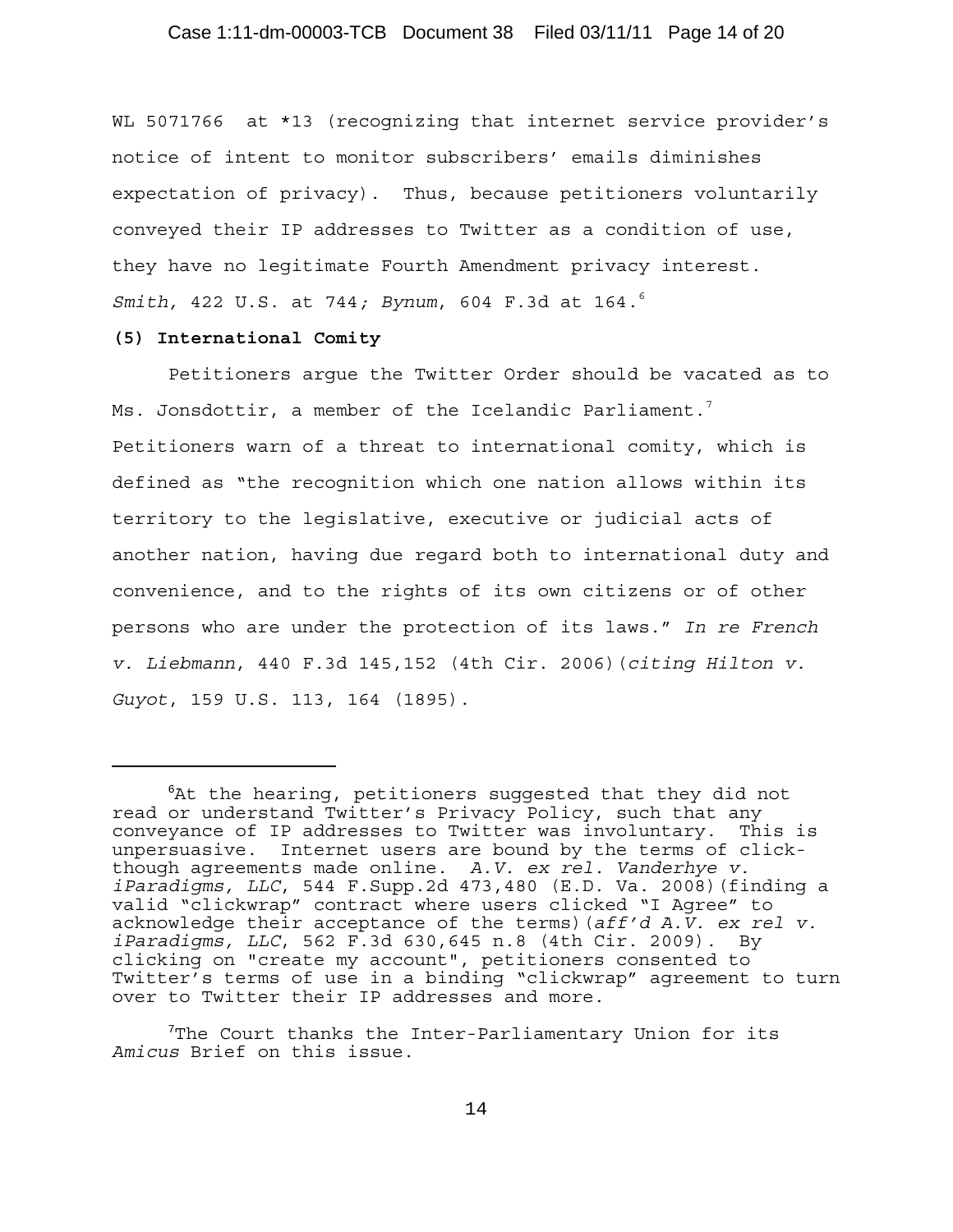# Case 1:11-dm-00003-TCB Document 38 Filed 03/11/11 Page 15 of 20

The threshold question in international comity analysis is whether there is a conflict between foreign and domestic law. *Société Nationale Industrielle Aérospatiale v. U.S. Dist. Court.*, 482 U.S. 522, 555 (1987). A corollary of international comity is the established presumption against extraterritorial application of American statutes. *In re French,* 440 F.3d at 149, 151.

Here, petitioners have not asserted any conflict between American and Icelandic Law implicating international comity concerns. Instead, petitioners assert that the disclosures sought could not be obtained under Icelandic law, which affords strong immunity to members of parliament. According to the Inter-Parliamentary Union, Icelandic parliamentary immunity "ensures that members of parliament cannot be held to account for the opinions they express and the votes they cast..." (Sears Decl. Ex. 6). Here, the Twitter Order does not violate this provision. It does not ask Ms. Jonsdottir to account for her opinions. It does not seek information on parliamentary affairs in Iceland, or any of Ms. Jonsdottir's parliamentary acts. Her status as a member of parliament is merely incidental to this investigation. Also, neither petitioners nor the Inter-Parliamentary Union have cited authority to support their assumption that Icelandic immunity extends to public "tweets". In the United States, such public statements are not regarded as part of the legislative function or process, and thus would not invoke the legislative immunity of the Constitution's Speech and Debate Clause. *Hutchinson v. Proxmire*, 443 U.S. 111, 132 (1979)(no legislative immunity for statements "scattered far and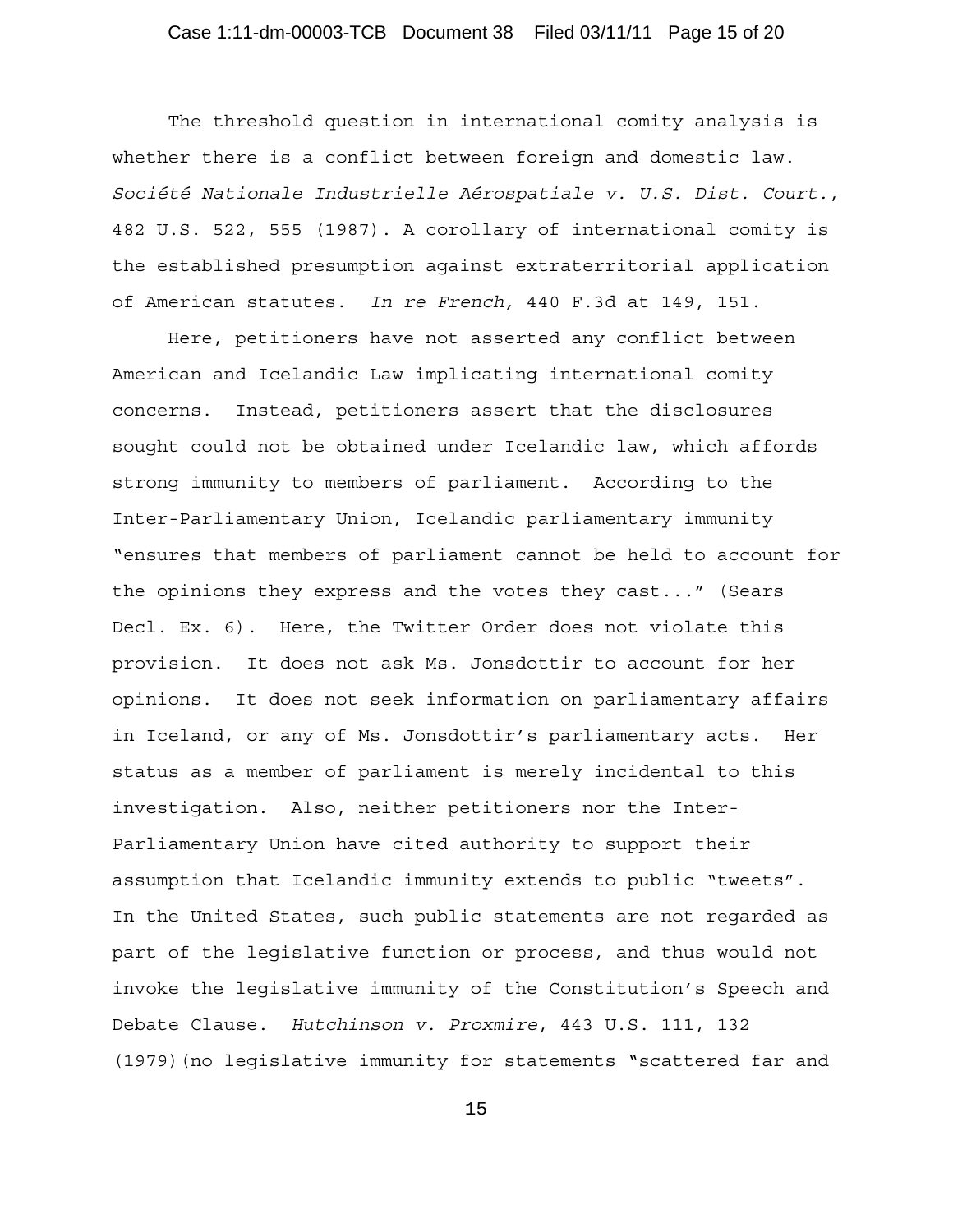# Case 1:11-dm-00003-TCB Document 38 Filed 03/11/11 Page 16 of 20

wide by mail, press, and the electronic media"); *United States v. Gravel*, 408 U.S. 606, 616 (1972). Nor would a member of Congress be permitted to invoke her position to avoid being a witness in a criminal case. *Gravel*, 408 U.S. at 622. Thus, the Court rejects the assertion that the Twitter Order is a clash of American and Icelandic law that threatens international comity.

 Moreover, in accordance with international comity, the Twitter Order is not an extraterritorial application of American law. Rather, it is a routine request for information pursuant to a valid act of the United States Congress, the Stored Communications Act. It compels disclosures from Twitter, an American corporation, and requires nothing of Ms. Jonsdottir. When Ms. Jonsdottir consented to Twitter's Privacy Policy she assumed the risk that the United State's government could request such information. For these reasons, the Court declines to vacate the Twitter Order as to Ms. Jonsdottir.

#### **II. Motion to Unseal**

 The documents in this matter, 1:11-dm-00003, were initially sealed by the Clerk's office. Petitioners now ask that all documents within this file be unsealed. According to the parties' agreement, sealing is no longer necessary for the 1:11 dm-00003 docket, with the exception of Government's Response in Opposition to the Real Parties' in Interest Motion for Unsealing of Sealed Court Records (Dkt. 22) and Twitter's Motion for Clarification (Dkt. 24), to which the government still objects.

Petitioners further request the unsealing of the application in support of the Twitter Order and all other documents in case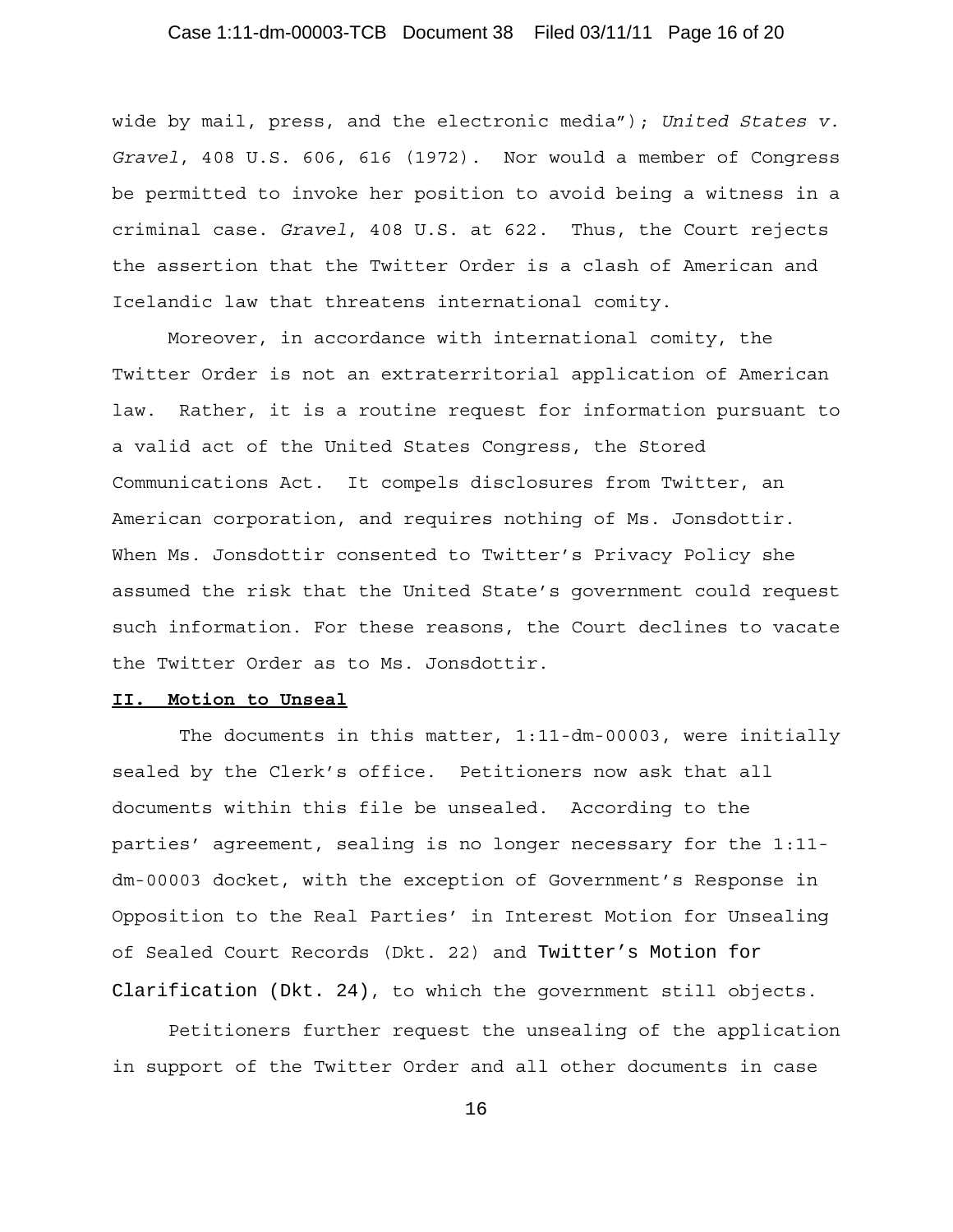number 10-gj-3793. Additionally, to the extent any other companies received similar orders, petitioners request the unsealing of those orders and their applications. Petitioners also request a public docket of such material.

Petitioners have no right of access to the sealed documents supporting the Twitter Order in case number 10-gj-3793. At the pre-indictment phase, "law enforcement agencies must be able to investigate crime without the details of the investigation being released to the public in a manner that compromises the investigation." *Va. Dept. of State Police v. Washington Post*, 386 F.3d 567, 574 (4th Cir. 2004). Secrecy protects the safety of law enforcement officers and prevents destruction of evidence. *Media General Operations v. Buchanan*, 417 F.3d 424,429 (4th Cir. 2005). It also protects witnesses from intimidation or retaliation. *In re Grand Jury Investigation of Cuisinarts, Inc.*, 665 F.2d 24, 27-28 (2d Cir. 1981). Additionally, secrecy prevents unnecessary exposure of those who may be the subject of an investigation, but are later exonerated. *Douglas Oil Co. V. Petrol Stops N.W.*, 441 U.S. 211, 219 (1979). For these reasons, sensitive investigatory material is appropriately sealed. *Va. Dept. of State Police*, 386 F.3d at 589.

 In spite of these considerations, petitioners claim this material should be accessible pursuant to the common law presumption that public documents, including judicial records, are open and available for citizens to inspect. *Media General Operations v. Buchanan*, 417 F.3d 424, 429 (4th Cir. 2005)(citing *Nixon v. Warner Communications, Inc.*, 435 U.S. 589, 597-98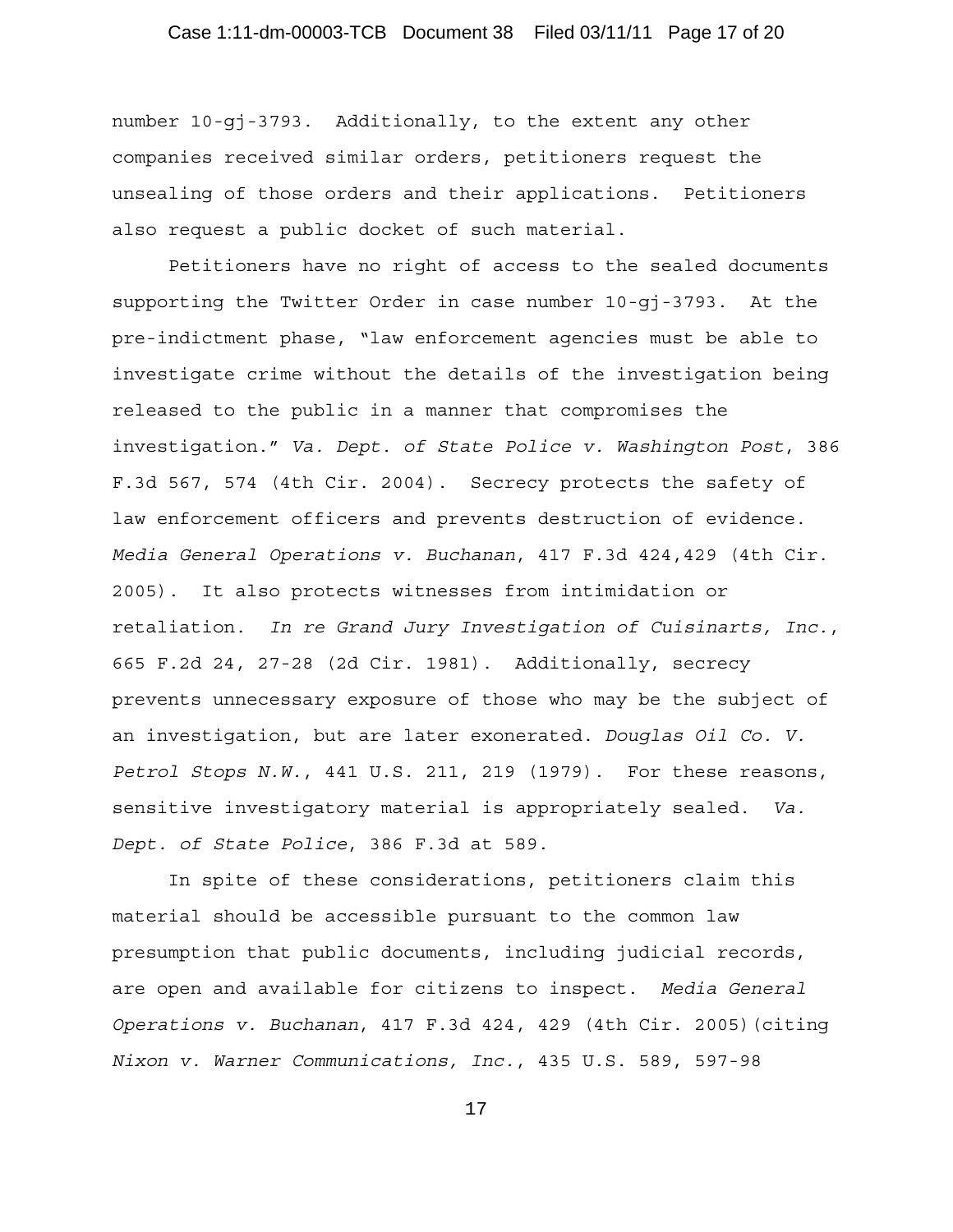(1978). The common law presumption of openness may be overcome by a countervailing government interest. *Id*.; *Rushford v. New Yorker Magazine*, 846 F.2d 249, 253 (4th Cir. 1988). Petitioners contend that the government's interest in continued sealing does not outweigh the public's interest in debating internet privacy issues and Wikileaks. Also, petitioners insist that the publicity surrounding the Twitter Order has rendered moot the traditional reasons for secrecy. This is unconvincing. *See United States v. Moussaoui*, 65 F. App'x 881, 887 n.5 (4th Cir. 2003)(rejecting argument that publicity justifies unsealing in high profile terrorism case). Petitioners' argument ignores the significant difference between revealing the existence of an investigation, and exposing critical aspects of its nature and scope. The sealed documents at issue set forth sensitive nonpublic facts, including the identity of targets and witnesses in an ongoing criminal investigation. Indeed, petitioners present no authority for the proposition that the public has a right of access to documents related to an ongoing investigation. *Cf. In the Matter of Application and Affidavit for a Search Warrant*, 923 F.2d 324,326 (4th Cir. 1991)(affirming decision to unseal affidavit only after investigation had concluded). Because the government's interest in keeping these documents sealed for the time being outweighs petitioners' interest in accessing them, there is no common law right of access to the requested judicial records.

Petitioners also assert a First Amendment right of public access to the sealed documents. The First Amendment provides a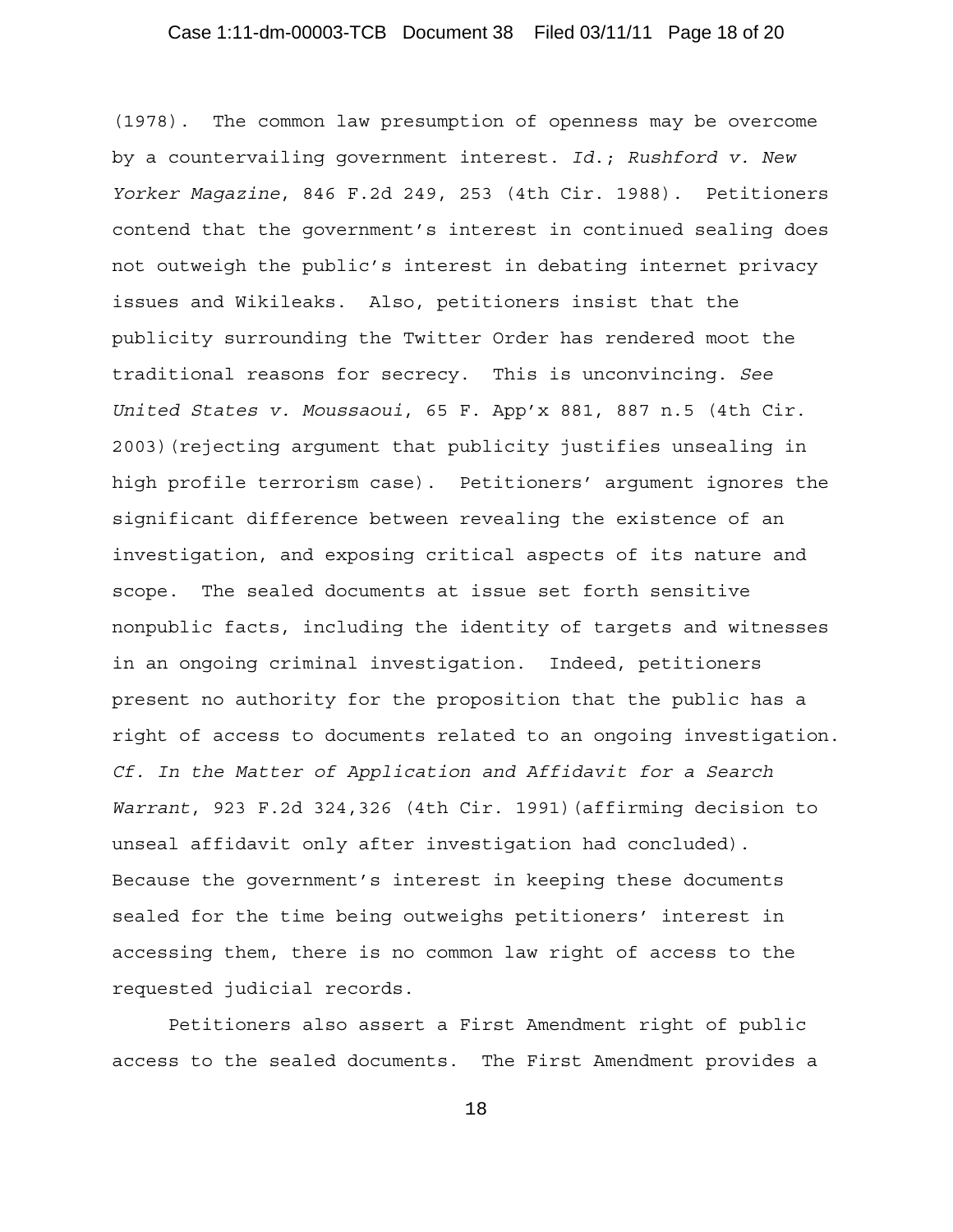# Case 1:11-dm-00003-TCB Document 38 Filed 03/11/11 Page 19 of 20

right of access only when (1) the place or process to which access is sought has been historically open to the public, and (2) public access plays a significant positive role in the particular process. *Baltimore Sun v. Goetz*, 886 F.2d 60, 63-64 (4th Cir. 1989). As set forth above, there is no history of openness for documents related to an ongoing criminal investigation. Additionally, there are legitimate concerns that publication of the documents at this juncture will hamper the investigatory process.Thus, there is no First Amendment justification for unsealing the 10-gj-3793 documents.

Concerning petitioners' request for public docketing of 10 gj-3793, this requires further review and will be taken under consideration.

Regarding case number 1:11-dm-00003, the Court has reviewed the redactions requested by the government as to docket numbers 22 and 24. As to the Government's Response in Opposition to the Real Parties' in Interest Motion for Unsealing of Sealed Court Records (Dkt. 22), the Court finds that the proposed redactions do not reveal any sensitive investigatory facts which are not already revealed by the Twitter Order. Therefore, it shall be unsealed. The government's remaining proposed redaction is the email address of a government attorney appearing on Twitter, Inc.'s Motion for Clarification. (Dkt. 24). The Court finds that this redaction is appropriate, and the redacted version of Twitter Inc.'s motion shall be released.

#### **CONCLUSION**